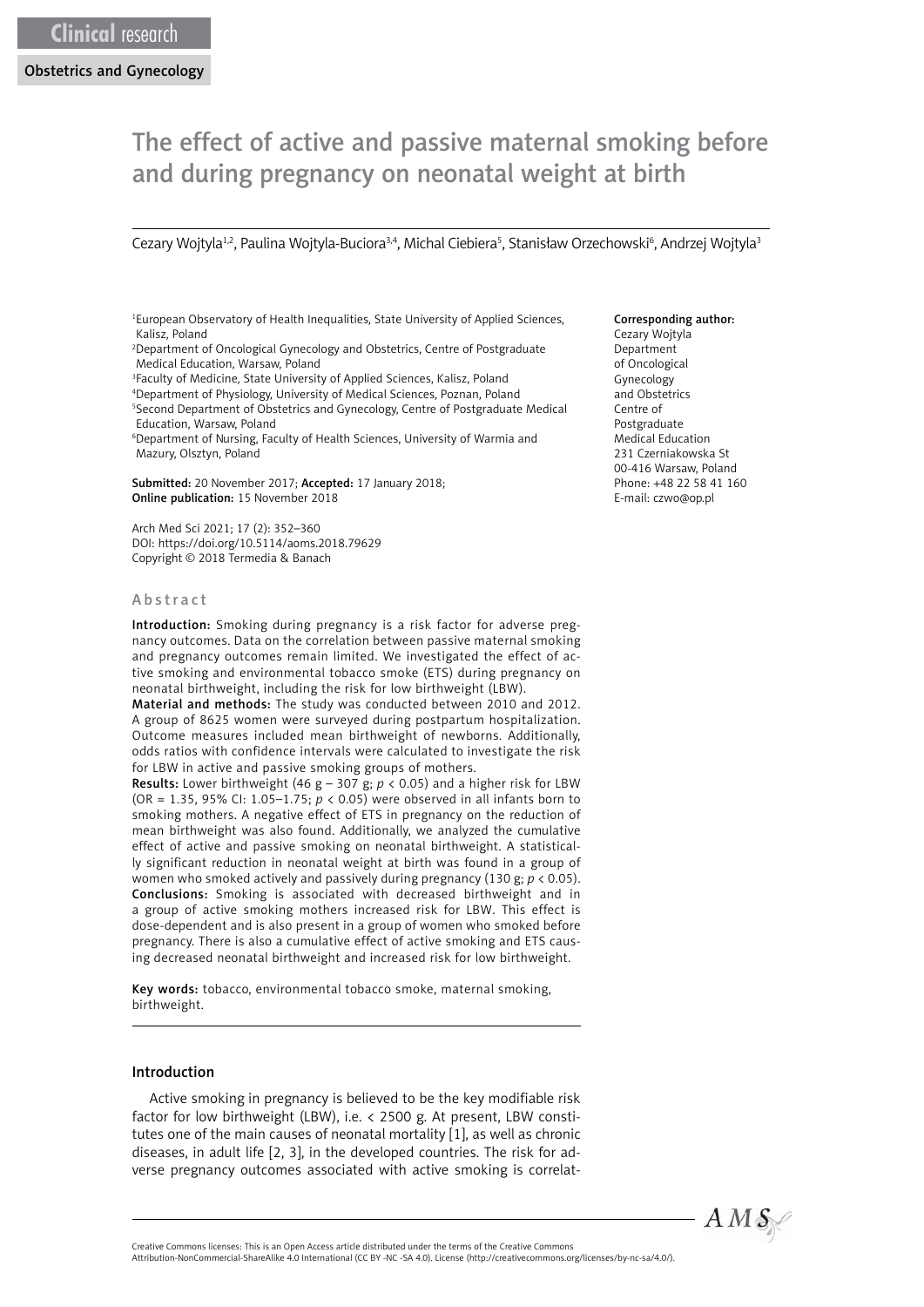ed with the number of cigarettes smoked per day and duration of smoking during pregnancy [4–7]. Passive maternal smoking, also known as 'secondhand smoke' or 'environmental tobacco smoke' (ETS), is defined as exposure to tobacco smoke exhaled by a smoker (mainstream smoke) and smoke which wafts off the end of the lit cigarette (side-stream smoke) [8]. The concentration of harmful toxins contained in tobacco smoke, especially side-stream smoke, is believed to exceed their level in the smoke inhaled by a smoker [9– 11]. Thus, a passive smoker is exposed to virtually the same substances as an active smoker, which include tar, nicotine, carbon dioxide, carbon monoxide, and polycyclic aromatic hydrocarbons [12]. Approximately 22–30% of pregnant non-smokers have been estimated to be exposed to ETS [13]. The mechanism of the potential influence of ETS on the developing fetus remains the subject of extensive research [14–17]. The negative effects of active smoking during pregnancy on LBW are no longer questioned but data on the correlation between ETS and pregnancy outcomes, including neonatal weight, remain limited.

The aim of the study was to investigate the effects of active smoking before and during various trimesters of pregnancy and frequency of exposure to ETS during pregnancy on neonatal birthweight, including the risk for LBW.

## Material and methods

The analysis was conducted using survey questionnaires within the Polish Pregnancy-related Assessment Monitoring System (Pol-PrAMS). The methodology of this study and information about Pol-PrAMS are described in detail in a separate article [18]. This population-based study was carried out between 2010 and 2012 in all public hospitals in Poland (373, 379 and 377 hospitals in 2010, 2011 and 2012 respectively). Permission to carry out the survey had been received from the director of each hospital.

A group of Polish women and their newborns were investigated during postpartum hospitalization (first days after delivery). All women in Poland who stayed in those public hospitals whose director gave permission to carry out the survey were deemed eligible for the study. Informed consent was obtained from all women. Participation was voluntary. Thus, the study participants were those women who voluntarily agreed to join the study from all women who stayed in researched public hospitals in Poland during designated days of the study. Overall, 9051 mothers and their newborns were hospitalized in obstetric wards of researched hospitals. Out of them, 8625 (95.3%) mothers who agreed to join the study and answered at least one question in the survey were included in the study. In non-researched hospitals there were at that time 2091 postpartum women. These were non-public hospitals or hospitals whose directors did not agree to conduct the study. Figure 1 shows exclusion and inclusion criteria.

The Local Ethics Committee, a body within the Institute of Rural Health in Lublin, approved of the study (reference number 03/2011). The survey included questions about the number of smoked cigarettes in the following periods: last 3 months before pregnancy, first 3 months of pregnancy, last 3 months before delivery, and at present, i.e. first few days after delivery. Passive smoking during pregnancy, i.e. frequency of exposure to tobacco smoke at home and at work, was also investigated.

# Statistical analysis

Analysis of data was performed using IBM SPSS (V22) statistical software. The  $\chi^2$  test was used to analyze the dependency between categorical variables. Odds ratios (OR) with confidence intervals (CI) were calculated to analyze the risk for LBW according to active maternal smoking and environmental tobacco smoke. The *p*-value of < 0.05 for a two-tailed test was considered as statistically significant. We analyzed such variables as age, height, weight, place of residence, type of work, material status, social conditions, active and passive smoking status, neonatal weight and risk for LBW. Due to the fact that not all questions were completed, the sample size in the description of the questions is smaller than the actual number of women deemed eligible for the study, so the percentage value is the so-called valid percent, calculated for the number of answers and not the number of completed questionnaires.



Figure 1. Exclusion and inclusion criteria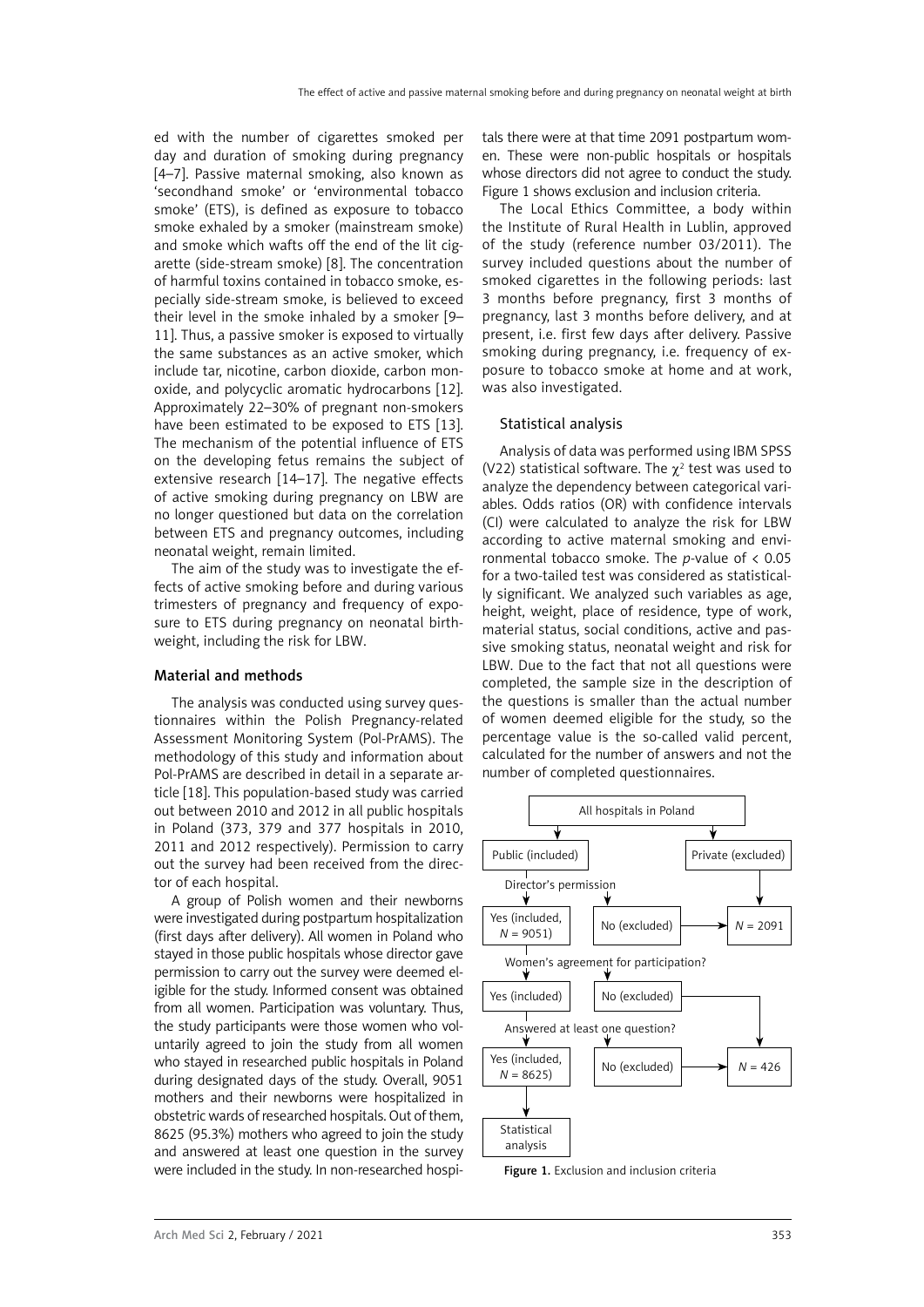#### Results

Patient characteristics are presented in Table I. Median age and height of the subjects deemed eligible for the study were 28.3 years and 1.65 m, respectively. Median pre-pregnancy and pre-delivery weight was 60.0 kg and 75.5 kg, respectively. Intellectual workers constituted the largest (42.9%) group of women, physical workers and unemployed rates were 26.2% and 25.4%, respectively, while students comprised 5.6% of the study group. The majority of the women were city residents but over 42% inhabited rural areas. Over half of the respondents declared their economical status and social conditions to be good.

Active smoking in pregnancy by participants of the Pol-PrAMS study is presented in another paper [19]. A total of 18.1% of the women reported smoking in the last 3 months before pregnancy, while 81.9% reported no smoking during that period. The rates of women smoking at least 1 cigarette in the first 3 months of pregnancy and the last trimester were 6.8% and 7.7%, respectively, whereas 3.6% of the respondents reported smoking after delivery. The home environment was the main source of ETS exposure for the pregnant women. Only a little over 60% and almost 80% of the women reported absence of active smokers at their home and work, respectively. The number and percentage of women smoking cigarettes and their exposure to ETS are presented in Table II.

A statistically significantly lower birthweight was observed for all periods of active smoking in all infants born to smoking as compared to non-smoking mothers. The latter gave birth to children with a mean birthweight of 3374.74 g. Smoking resulted in decreased neonatal weight at birth. Thus, infants born to mothers who smoked > 10 cigarettes a day were 105 g lighter. The difference in mean birthweight of neonates born to mothers who smoked in the first 3 months of pregnancy was 108.58 g as compared to non-smoking mothers. The greatest difference was noted among women who smoked in the third trimester of pregnancy. The difference between non-smoking mothers and those who smoked over half a pack of cigarettes a day was 307.06 g. Also, lower birthweight was observed in children born to mothers who smoked after delivery. The difference in birthweight of children born to mothers who did not smoke and those who smoked > 10 cigarettes a day was 204.98 g.

Women who were not exposed to ETS at home gave birth to children with a mean birthweight of 3388.21 g. An increasing frequency of exposure to tobacco smoke at home was connected with a gradual decrease in neonatal birthweight. Thus, women exposed to tobacco smoke at home on a daily basis gave birth to children with a mean birthweight decreased by 103.69 g. Also, lower neonatal birthweight (by 78.32 g) was found in the group of mothers who were exposed to ETS at work on a daily basis, with the one exception of women exposed to ETS at work several times a month, who gave birth to infants with higher birthweight (by 36.31 g) as compared to mothers not exposed to ETS at work.

Additionally, we analyzed the cumulative effect of active and passive smoking on neonatal birthweight. Women who did not smoke during pregnancy and were not exposed to ETS at home gave birth to children with a mean birthweight of 3392.85 g. Children born to mothers who did

| Parameter          | Median         | SD          | Minimum    | Maximum    |            |
|--------------------|----------------|-------------|------------|------------|------------|
| Age [years]        | 28.3           | 5.13        | 14         | 51         |            |
| Height $[m]$       | 1.65           | 0.09        | 0.0        | 1.94       |            |
| Weight [kg]:       |                |             |            |            |            |
| Pre-pregnancy      | 60.0           | 12.14       | 33.0       | 169.0      |            |
| Pre-delivery       | 75.5           | 12.80       | 33.0       | 175.0      |            |
| Place of residence | City > 500 000 | 100-500 000 | 50-100 000 | < 50000    | Rural area |
| Value              | 11.2%          | 13.4%       | 11.1%      | 21.8%      | 42.4%      |
| Type of work       | Intellectual   | Physical    | Unemployed | Student    |            |
| Value              | 42.9%          | 26.2%       | 25.4%      | 5.6%       |            |
| Parameter          | Very good      | Good        | Average    | <b>Bad</b> |            |
| Economic status    | 9.5%           | 56.5%       | 32.6%      | 1.4%       |            |
| Social conditions  | 24.1%          | 56.4%       | 19%        | 0.5%       |            |

Table I. Patient characteristics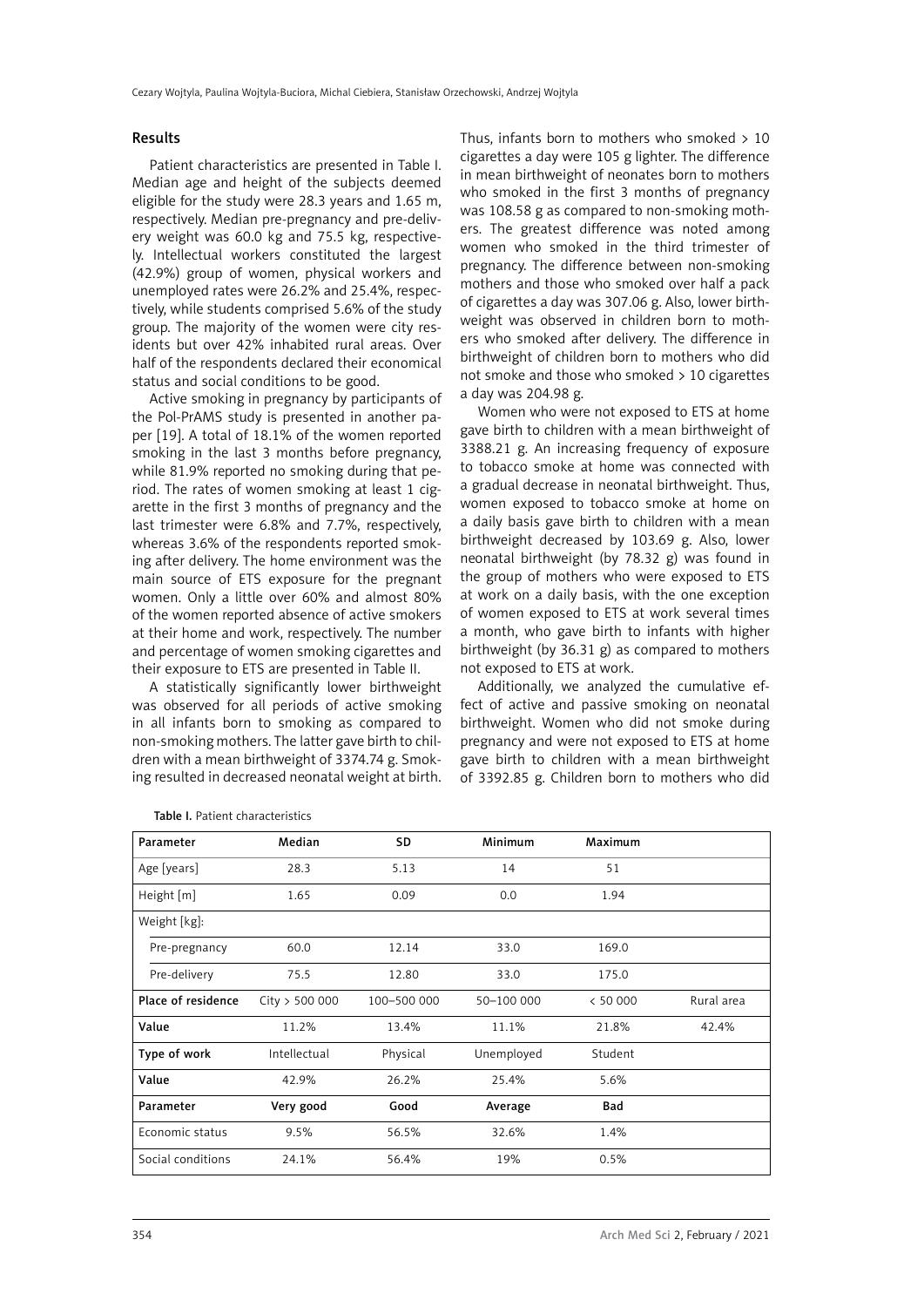not smoke actively during pregnancy but were exposed to ETS at home reached a mean birthweight of 3341.53 g, whereas some women who reported active and passive smoking during pregnancy gave birth to children with a mean birthweight of 3262.62 g. All data were statistically significant and the results are presented in Table III.

Active smoking at any stage of pregnancy was associated with the risk for LBW (OR =  $1.35$ , 95% CI: 1.05–1.75). Such risk was not observed in the group of women who smoked only before pregnancy and in the first 3 months of pregnancy. The odds ratio for LBW in the group of women who smoked in the last 3 months of pregnancy was higher as compared to non-smokers in pregnancy (OR = 1.63, 95% CI: 1.23–2.16). The highest risk for LBW infants was noted among women who reported smoking after delivery (OR = 1.97, 95% CI: 1.36–2.87). The connection between ETS at home and the risk for LBW was not statistically significant (OR = 1.17, 95% CI: 0.98–1.41). That risk was not observed among women exposed to ETS at work. No statistically significantly higher risk for LBW was found among women who did not smoke actively but were exposed to passive smoking at home, contrary to women who smoked actively during pregnancy and were additionally exposed to ETS at home (OR = 1.46, 95% CI: 1.10–1.96). Table IV shows odds ratios (ORs) and 95% confidence intervals (CIs) for LBW according to active maternal smoking and environmental tobacco smoke during pregnancy.

## Discussion

The present study has confirmed a link between active smoking in pregnancy and lower birthweight, as well as the risk for LBW infants. The correlation was dose-dependent: the more cigarettes the woman smoked before pregnancy, the lower the neonatal weight at birth. It seems that smoking in the last 3 months of pregnancy has the most detrimental effect on mean neonatal birthweight. Also, the odds ratio for LBW infants was higher among women who smoked in the last trimester than at any time in pregnancy, but the highest risk was noted for women who smoked after delivery, possibly due to the fact that they were the most addicted to nicotine and smoked throughout the entire course of pregnancy. A negative effect of ETS in pregnancy on the reduction of birthweight was also found.

The cumulative effect of active and passive smoking on neonatal birthweight was also analyzed. A statistically significant reduction in newborn weight at birth was found in active and passive smokers during pregnancy. The difference was more visible as compared to women who were non-active smokers but were exposed to ETS at home. In comparison to all of the aboveTable II. Number and percentage of women smoking cigarettes before and during pregnancy [19] and their exposure to ETS during pregnancy

| Variable                             | N    | %     |
|--------------------------------------|------|-------|
| Active smoking:                      |      |       |
| 3 months before pregnancy:           | 8578 | 100.0 |
| None                                 | 7022 | 81.9  |
| $1 - 10$                             | 1055 | 12.3  |
| >10                                  | 501  | 5.8   |
| First 3 months of pregnancy:         | 8553 | 100.0 |
| None                                 | 7965 | 93.2  |
| $1 - 10$                             | 508  | 5.9   |
| >10                                  | 80   | 0.9   |
| Last 3 months of pregnancy:          | 8595 | 100.0 |
| None                                 | 7936 | 92.3  |
| $1 - 10$                             | 577  | 6.7   |
| >10                                  | 82   | 1.0   |
| First few days after delivery:       | 8590 | 100.0 |
| None                                 | 8284 | 96.4  |
| $1 - 10$                             | 260  | 3.0   |
| >10                                  | 46   | 0.6   |
| ETS <sup>a</sup> :                   |      |       |
| At home:                             | 8375 | 100.0 |
| Never                                | 5086 | 60.7  |
| Several times a month                | 845  | 10.1  |
| Several times a week                 | 552  | 6.6   |
| Every day                            | 1892 | 22.6  |
| At work:                             | 7507 | 100.0 |
| Never                                | 5981 | 79.7  |
| Several times a month                | 312  | 4.2   |
| Several times a week                 | 289  | 3.8   |
| Every day                            | 925  | 12.3  |
| Active smoking and ETS:              | 7484 | 100.0 |
| Active $(-)^b$ ; ETS at home $(-)^c$ | 4499 | 60.1  |
| Active $(-)$ ; ETS at home $(+)^d$   | 2269 | 30.3  |
| Active $(+)^e$ ; ETS at home $(+)$   | 716  | 9.6   |

*a Environmental tobacco smoke, b active (–) – non-smokers during pregnancy, c ETS at home (–) – not exposed to environmental tobacco smoke at home, d ETS at home (+) – exposed to environmental tobacco smoke at home during pregnancy, e active (+) – active smokers during pregnancy.*

mentioned groups, pregnant women who did not smoke, either actively or passively, gave birth to infants with the highest birthweight.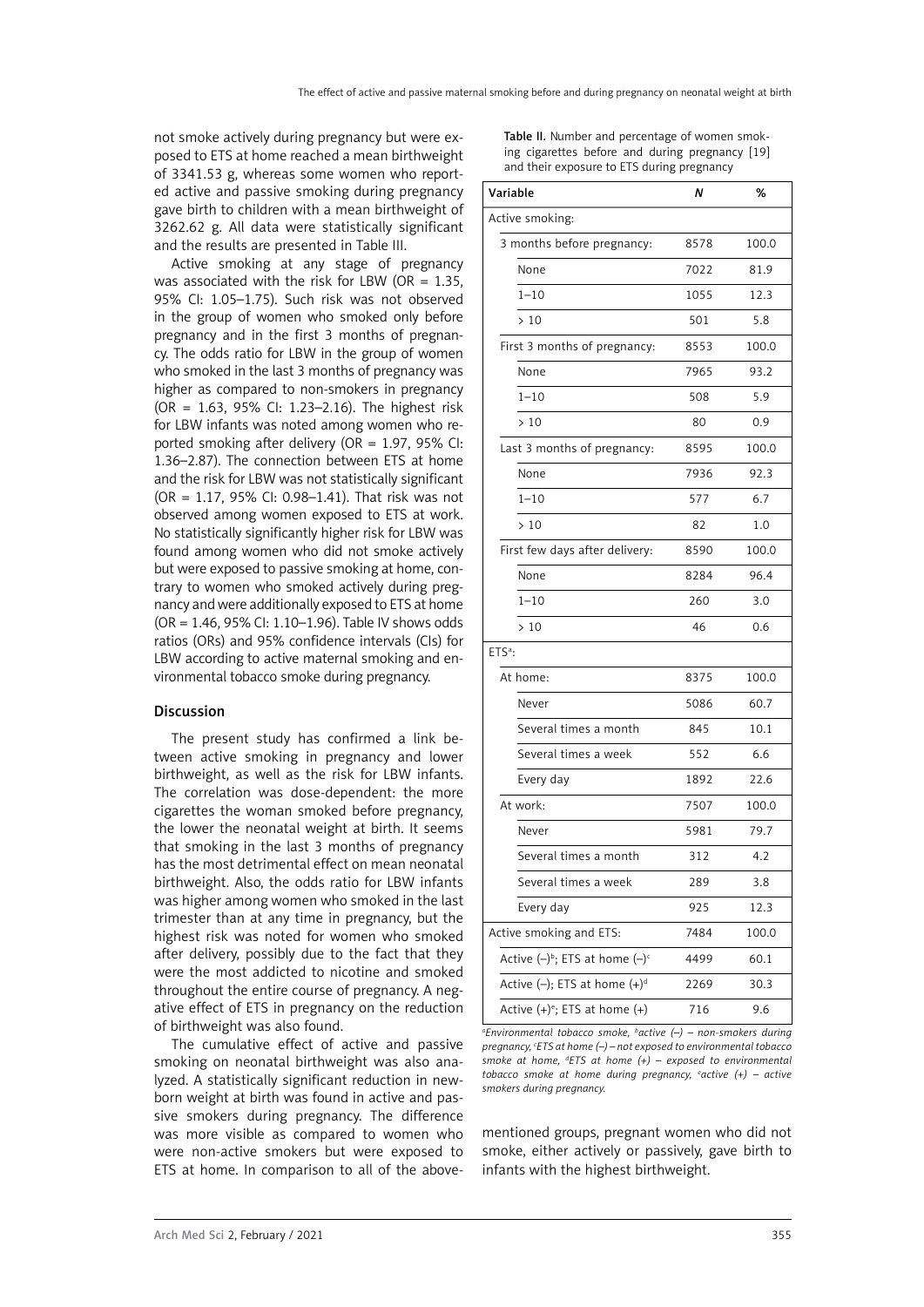Table III. Median and mean neonatal weight versus the number of smoked cigarettes before and during pregnancy and frequency of exposure to ETS during pregnancy

| Variable                                      | Mean    | Mean difference     | SD     | Median | P-value  |
|-----------------------------------------------|---------|---------------------|--------|--------|----------|
| Active smoking:                               |         |                     |        |        |          |
| 3 months before pregnancy:                    |         |                     |        |        | < 0.05   |
| None                                          | 3374.74 | $\mathbf{O}$        | 570.48 | 3400.0 |          |
| $1 - 10$                                      | 3328.55 | $-46.19$            | 557.88 | 3370.0 |          |
| >10                                           | 3269.74 | $-105.0$            | 543.04 | 3300.0 |          |
| First 3 months of pregnancy:                  |         |                     |        |        | < 0.05   |
| None                                          | 3367.75 | $\mathbf{O}$        | 569.27 | 3400.0 |          |
| $1 - 10$                                      | 3312.87 | $-54.88$            | 552.72 | 3350.0 |          |
| >10                                           | 3259.17 | $-108.58$           | 490.68 | 3200.0 |          |
| Last 3 months of pregnancy:                   |         |                     |        |        | & 0.05   |
| None                                          | 3374.94 | $\mathbf{O}$        | 566.78 | 3400.0 |          |
| $1 - 10$                                      | 3236.31 | $-138.63$           | 559.09 | 3285.0 |          |
| >10                                           | 3067.88 | $-307.06$           | 567.59 | 3000.0 |          |
| At present:                                   |         |                     |        |        | < 0.05   |
| None                                          | 3369.27 | $\mathsf{O}\xspace$ | 567.17 | 3400.0 |          |
| $1 - 10$                                      | 3195.02 | $-174.25$           | 560.73 | 3230.0 |          |
| >10                                           | 3164.29 | $-204.98$           | 598.25 | 3185.0 |          |
| ETS:                                          |         |                     |        |        |          |
| At home:                                      |         |                     |        |        | & 0.05   |
| Never                                         | 3388.21 | 0                   | 569.61 | 3410.0 |          |
| Several times a month                         | 3369.79 | $-18.47$            | 568.10 | 3420.0 |          |
| Several times a week                          | 3363.95 | $-24.28$            | 533.83 | 3390.0 |          |
| Every day                                     | 3284.52 | $-103.69$           | 563.44 | 3320.0 |          |
| At work:                                      |         |                     |        |        | & 0.05   |
| Never                                         | 3376.06 | $\mathsf{O}\xspace$ | 570.52 | 3400.0 |          |
| Several times a month                         | 3412.37 | 36.31               | 537.05 | 3430.0 |          |
| Several times a week                          | 3343.73 | $-32.33$            | 575.82 | 3370.0 |          |
| Every day                                     | 3297.74 | $-78.32$            | 560.55 | 3340.0 |          |
| Active smoking and ETS:                       |         |                     |        |        | $< 0.05$ |
| Active $(-)^a$ ; ETS at home $(-)^b$          | 3392.85 | $\mathsf{O}\xspace$ | 568.37 | 3420.0 |          |
| Active $(-)$ ; ETS at home $(+)$ <sup>c</sup> | 3341.53 | $-51.32$            | 563.08 | 3390.0 |          |
| Active $(+)^d$ ; ETS at home(+)               | 3262.62 | $-130.23$           | 557.87 | 3300.0 |          |

*a Active (–) – non-smokers during pregnancy, b ETS at home (–) – not exposed to environmental tobacco smoke at home, c ETS at home (+) – exposed to environmental tobacco smoke at home during pregnancy, d active (+) – active smokers during pregnancy.*

Our findings are consistent with earlier reports on the negative effects of active and passive maternal smoking during pregnancy on neonatal weight at birth. The birthweight of children born to active smokers during pregnancy has been estimated to be 150–250 g lower as compared to pregnant non-smokers. Also, the risk for LBW has been reported [20–23]. The correlation between active maternal smoking and neonatal birthweight depends on the number of cigarettes a day and is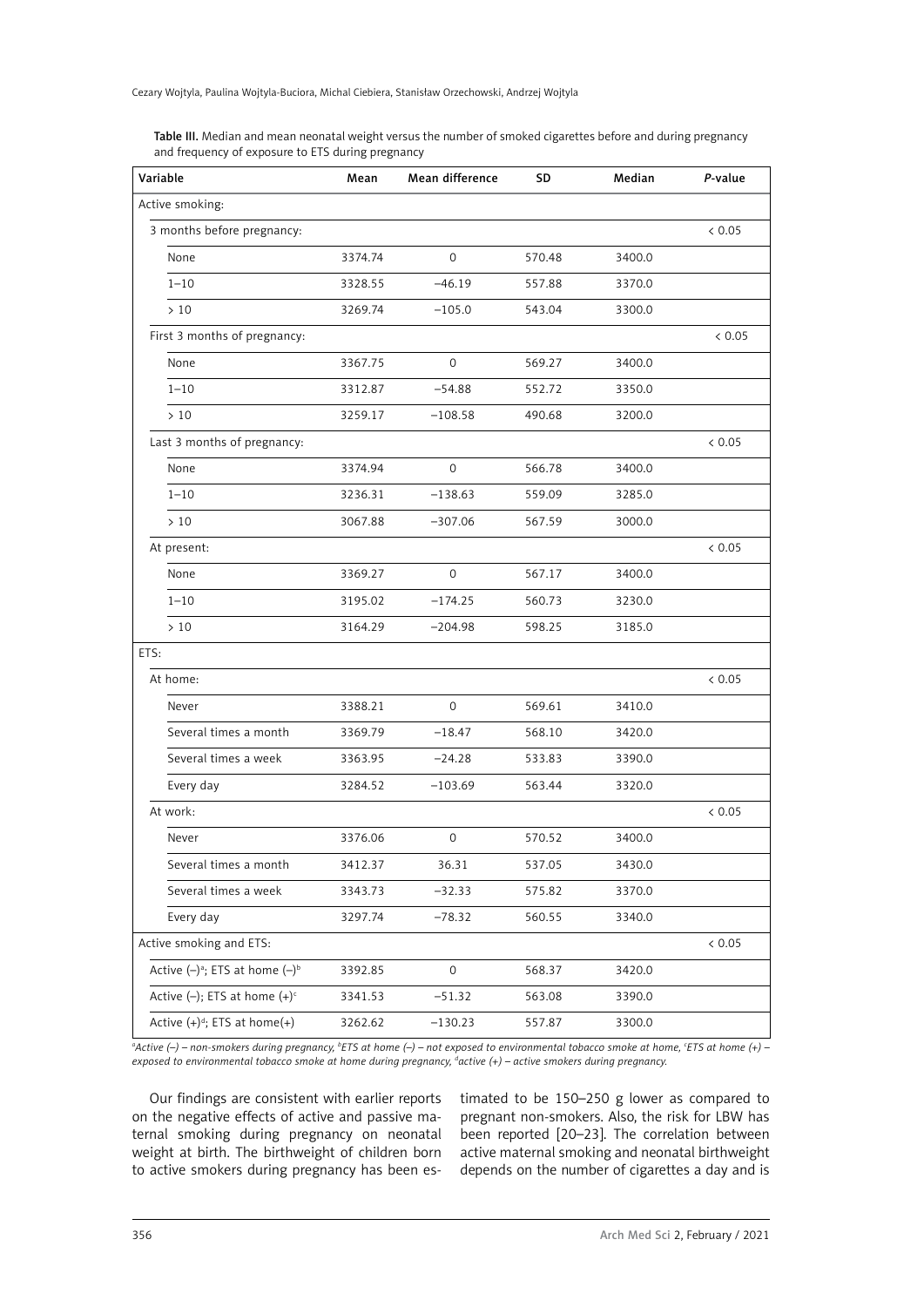| Parameter                                | Odds ratio for low birthweight (< 2500 g) |               |         |  |  |
|------------------------------------------|-------------------------------------------|---------------|---------|--|--|
|                                          | <b>OR</b>                                 | 95% CI        | P-value |  |  |
| Active smoking:                          |                                           |               |         |  |  |
| At any time during pregnancy:            |                                           |               | < 0.05  |  |  |
| Non-smoking                              | Reference                                 |               |         |  |  |
| Smoking                                  | 1.35                                      | $1.05 - 1.75$ |         |  |  |
| 3 months pre-pregnancy:                  |                                           |               | 0.33    |  |  |
| Non-smoking                              | Reference                                 |               |         |  |  |
| Smoking                                  | 1.12                                      | $0.89 - 1.40$ |         |  |  |
| First 3 months of pregnancy:             |                                           |               | 0.85    |  |  |
| Non-smoking                              | Reference                                 |               |         |  |  |
| Smoking                                  | 1.04                                      | $0.72 - 1.49$ |         |  |  |
| Last 3 months of pregnancy:              |                                           |               | < 0.05  |  |  |
| Non-smoking                              | Reference                                 |               |         |  |  |
| Smoking                                  | 1.63                                      | $1.23 - 2.16$ |         |  |  |
| At present:                              |                                           |               | < 0.05  |  |  |
| Non-smoking                              | Reference                                 |               |         |  |  |
| Smoking                                  | 1.97                                      | $1.36 - 2.87$ |         |  |  |
| ETS <sup>a</sup> :                       |                                           |               |         |  |  |
| At home:                                 |                                           |               | 0.09    |  |  |
| No                                       | Reference                                 |               |         |  |  |
| Yes                                      | 1.17                                      | $0.98 - 1.41$ |         |  |  |
| At work:                                 |                                           |               | 0.60    |  |  |
| No                                       | Reference                                 |               |         |  |  |
| Yes                                      | 1.07                                      | $0.84 - 1.35$ |         |  |  |
| At home or at work:                      |                                           |               | 0.67    |  |  |
| No                                       | Reference                                 |               |         |  |  |
| Yes                                      | 1.04                                      | $0.87 - 1.25$ |         |  |  |
| Active smoking and ETS:                  |                                           |               |         |  |  |
| Active $(-)^{b}$ ; ETS at home $(-)^{c}$ | Reference                                 |               |         |  |  |
| Active $(-)$ ; ETS at home $(+)^d$       | 1.11                                      | $0.90 - 1.36$ | 0.34    |  |  |
| Active $(+)^e$ ; ETS at home $(+)$       | 1.46                                      | $1.10 - 1.96$ | < 0.05  |  |  |

Table IV. Odds ratios and 95% confidence intervals for low birthweight according to active maternal smoking and environmental tobacco smoke before and during pregnancy

*a Environmental tobacco smoke, b active (–) – non-smokers during pregnancy, c ETS at home (–) – not exposed to environmental tobacco smoke at home, d ETS at home (+) – exposed to environmental tobacco smoke at home during pregnancy, e active (+) – active smokers during pregnancy.*

visible even for the lowest amount of tobacco in active smokers [6, 24]. It seems that smoking only in the first 3 months of pregnancy does not negatively affect neonatal birthweight or the risk for LBW. Research shows that the birthweight values of children born to mothers who quit smoking in the first 3 months of pregnancy and refrained from smoking until delivery versus mothers who never smoked were comparable [21, 22, 25]. Our results indicate that birthweight of infants born to mothers who smoked in the first 3 months of pregnancy was significantly lower as compared to mothers who did not smoke during that period. We did not detect elevated risk for LBW in that group of wom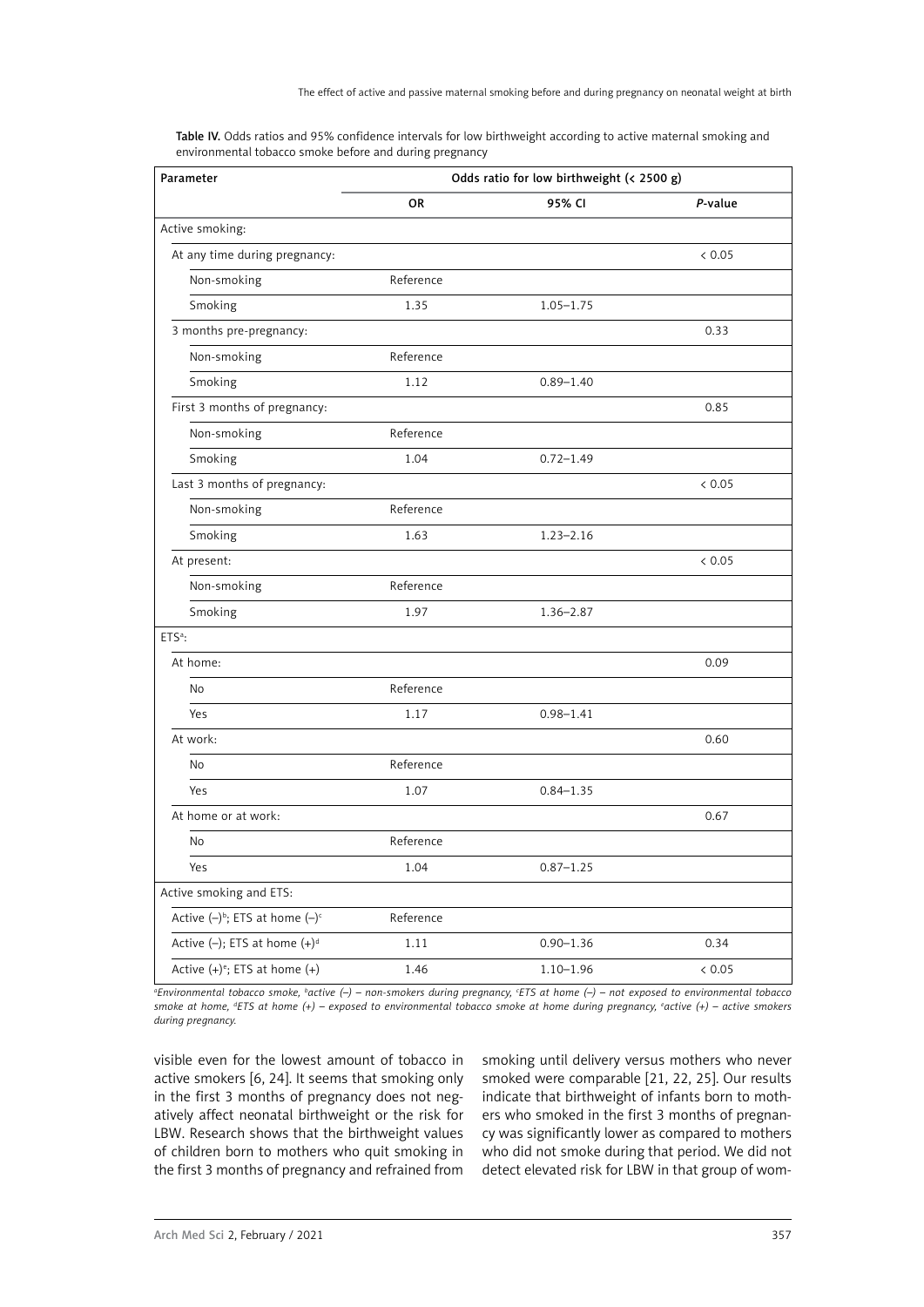en. Importantly, we did not investigate whether these subjects continued to smoke throughout the remaining stages of pregnancy or quit smoking. It seems that birthweight of children born to mothers who limited the number of cigarettes during pregnancy is higher as compared to mothers who continued to smoke in pregnancy, but lower as compared to non-smokers [21]. Without a doubt, smoking in the third trimester had the greatest influence on neonatal birthweight. Children born to mothers from that group were the lightest [24], which is consistent with our findings.

Bernstein *et al*. are of the opinion that prepregnancy smoking has no influence on neonatal birthweight [24], which is in contrast to our observations. In our study, mean birthweight of children born to women who smoked before pregnancy was as much as 105 g lighter than children of non-smoking women. Neonatal birthweight in that group of children was dose-dependent. It was correlated with the number of smoked cigarettes.

It appears that not only active smoking has a negative effect on neonatal weight at birth. The study with a meta-analysis by Salmasi *et al.* demonstrated that ETS during pregnancy was connected with birthweight reduction by 60 g [8]. Two other meta-analyses also reported reduced birthweight in children born to passive smokers in pregnancy but the difference was smaller by half [11, 26]. Also, one of them, the study by Leonardi-Bee *et al.*, demonstrated an elevated risk for LBW among those women (OR =  $1.32$ ; 95% CI: 1.07–1.63 in prospective and  $OR = 1.22$ ; 95% CI: 1.08–1.37 in retrospective studies) [26], which is consistent with our findings. The difference between birthweight of children born to mothers exposed to ETS at home was 103 g. The difference between birthweight of children born to mothers exposed to ETS at work was 78 g. Both of them were dose-dependent. Jaddoe *et al.* found no correlation between the effects of passive smoking during early pregnancy and reduced neonatal birthweight or risk for LBW. Passive smoking of more than 3 h a day, in late pregnancy, was associated with significantly elevated risk for LBW but not mean neonatal weight [21]. Also, no link between a changed number of ETS hours and mean neonatal weight at birth was observed, while the effect of ETS on birthweight was uncertain [21].

Pogodina *et al.* found a correlation between ETS and the risk for LBW children [27]. They reported the risk to be increasing with the number of active smokers around a pregnant woman, which is consistent with our findings of a correlation between ETS dose and birthweight. Notably, the methods of measuring ETS doses differ between the studies. Jaddoe *et al.* evaluated the dose on the basis of the number of ETS-exposure hours during a day [21], while Pogodina *et al.* used the number of active smokers at home of a pregnant woman [27]. In our study, the frequency of smoking in the presence of a pregnant woman at home and at work was used as the measuring factor. Thus, in light of the discrepancies in methodology, the results of various studies ought to be compared with caution. We believe that the question used in our study has the advantage over the question about the number of active smokers at home of a pregnant woman due to the fact that these people do not necessarily smoke in her presence or may smoke outside.

Pogodina *et al.* investigated the cumulative effect of active and passive smoking on the risk for LBW [27], and found it to be identical for active and passive smokers, active but not passive smokers, as well as non-smokers. Only non-smokers who were exposed to ETS were found to be at higher risk for LBW (OR = 1.15; 95% CI: 0.91–1.44). In our study, we observed a cumulative effect of active and passive smoking in pregnancy on the reduction of mean neonatal weight at birth. Women who were neither active nor passive smokers during pregnancy gave birth to children with the highest weight, and infants born to mothers exposed to ETS at home but who refrained from active smoking were 51 g lighter. The birthweight of neonates born to mothers who smoked in pregnancy (actively and passively) was 130 g lower. In the analysis of the cumulative effect of active and passive smoking in pregnancy, we included only ETS at home as it is the main place of ETS exposure for non-smoking adults [28]. We observed an elevated risk for LBW among mothers who smoked, both actively and passively, during pregnancy.

Our study is not without limitations. As a survey questionnaire with a self-declared number of smoked cigarettes a day and exposure to ETS was used, it is not possible to exclude recall bias. Furthermore, the results of our study have not been validated using the method of biochemical markers, e.g. cotinine in urine, saliva or hair, so misclassification bias cannot be excluded, either. Regardless, reports from England *et al.* and Haddow *et al.* did not confirm the superiority of methodology based on biochemical markers for studies on tobacco smoke and neonatal weight at birth [6, 29]. Additionally, Pickett *et al.* noted that the number of cigarettes a day determined in survey questionnaires and cotinine levels in urine are highly correlated at any stage of pregnancy [30]. Salmasi *et al.*, in their study with a meta-analysis on ETS and neonatal birthweight, found no differences in the final results between self-reported questionnaires and biochemical markers. What is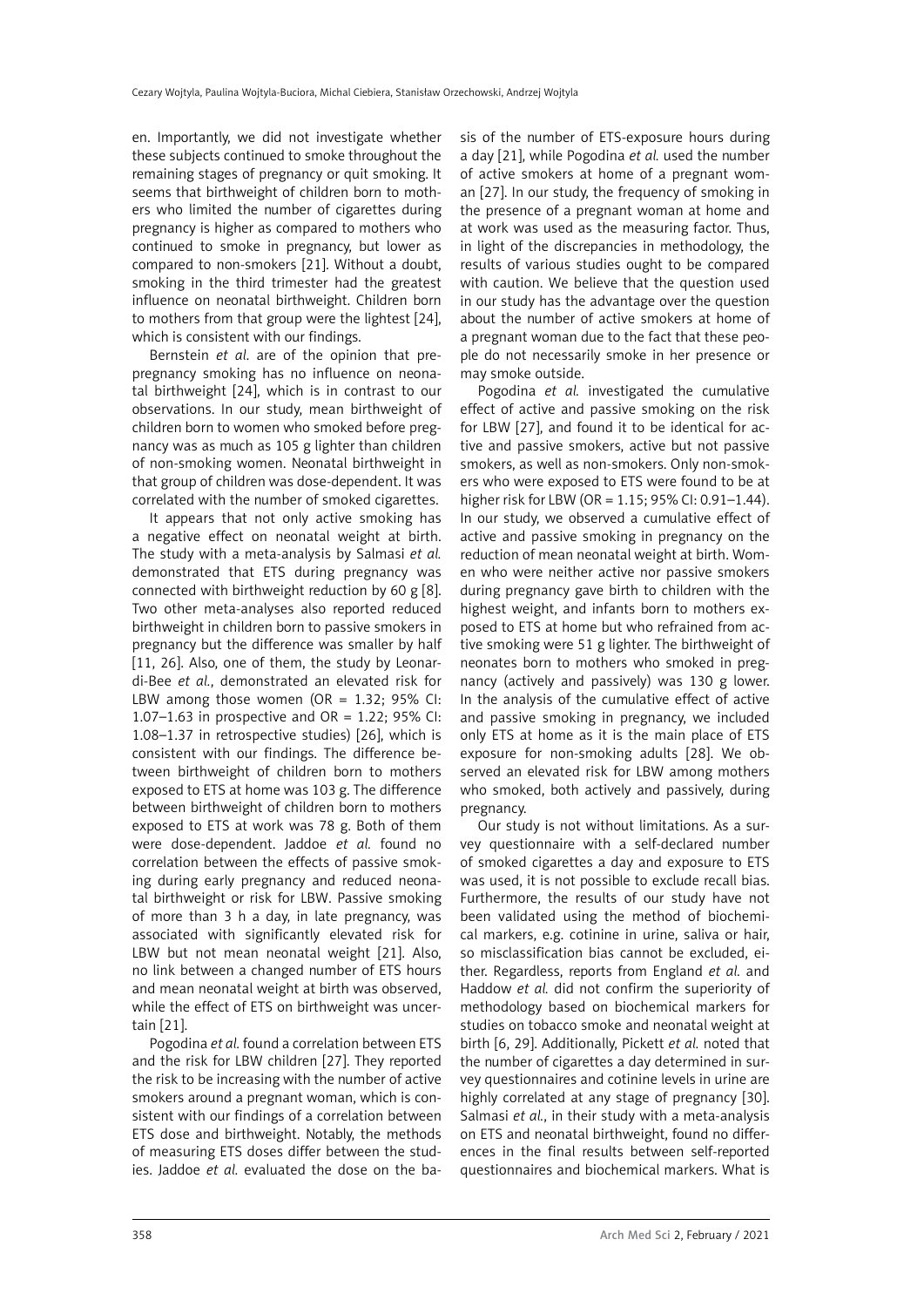more, they also detected no differences between retrospective and prospective studies [8]. Other studies with meta-analyses generated similar results [26]. The main limitation of our study was lack of control for confounding variables such as maternal age, parity, socioeconomic status, alcohol or drug consumption, and neonatal sex. Furthermore, we were not able to objectively evaluate the exact level of ETS exposure. As mentioned above, the home environment is the main source of ETS for non-smoking children and adults [28], and that type of exposure was used to assess the cumulative effect of active and passive smoking on neonatal birthweight. Additionally, exposure to ETS at work was also investigated. ETS exposure at home and at work was evaluated separately, without their cumulative effect on neonatal birthweight. Furthermore, pregnant women may be at risk for ETS elsewhere, e.g. homes of their friends or family, not to mention public places. Also, it is important to consider other uncontrolled confounding variables which resulted from our survey questions. We lack knowledge about the number of hours of ETS exposure, the number of smokers, and the number of cigarettes smoked in the presence of a pregnant woman. An analysis of these variables might affect the results. We included only women who smoked, or did not smoke actively, any number of cigarettes at any stage of pregnancy, and those exposed to ETS of any frequency in our assessment of the cumulative effect of active and passive smoking. Possibly, different criteria, e.g. active smoking throughout the entire pregnancy or daily exposure to ETS, might have resulted in greater LBW risk and additional reduction of mean neonatal weight at birth. Our study was carried out in public hospitals in Poland. It did not include women who stayed in private hospitals or in hospitals whose directors did not agree to take part in the study. Thus, we cannot generalize our findings to the whole population of pregnant women.

The strength of our study included its population character. The study was conducted in all public hospitals in Poland which provided care for parturients; thus we minimized selection bias. Both exposure at home and at work were assessed, thus allowing us to identify the main source of ETS exposure. Most studies on the effects of ETS on pregnancy outcomes evaluated only ETS at home, using different methodology [26]. Furthermore, our questions focused on the frequency of other people smoking in the presence of a pregnant woman, allowing the risk for exposure at home or at work to be established with great precision. Finally, our methodology allowed for the analysis of the cumulative effect of active and passive smoking in pregnancy.

In conclusion, active and passive smoking in pregnancy is associated with significantly decreased mean birthweight and in a group of active smoking mothers increased risk for LBW. This effect is dose-dependent and is also present in a group of women who smoked before pregnancy. There is also a cumulative effect of active smoking and environmental tobacco smoke causing decreased neonatal birthweight and increased risk for LBW. An important aspect of this study is the finding of a negative impact not only of active but also passive smoking during pregnancy on neonatal birthweight and the increased risk for LBW. Pregnant women should be aware of this impact and avoid both sources of tobacco exposure.

## Conflict of interest

The authors declare no conflict of interest.

## References

- 1. Lawn JE, Cousens S, Zupan J; Neonatal Survival Steering Team. 4 million neonatal deaths: when? Where? Why? Lancet 2005; 365: 891-900.
- 2. Walsh RA. Effects of maternal smoking on adverse pregnancy outcomes: examination of the criteria of causation. Hum Biol 1994; 66: 1059-92.
- 3. Barker DJ. Fetal origins of coronary heart disease. BMJ 1995; 311: 171-74.
- 4. Lindsay J, Royle C, Heaman M. Rate of Maternal Smoking During Pregnancy. Canadian Perinatal Health Report. Ottawa: Health Canada; 2008; 39-42.
- 5. US Department of Health and Human Services. Health consequences of tobacco use among women: reproductive outcomes. Women and Smoking. Washington DC: Office of the Surgeon General 2001; 272-307.
- 6. England LJ, Kendrick JS, Gargiullo PM, Zahniser SC, Hannon WH. Measures of maternal tobacco exposure and infant birth weight at term. Am J Epidemiol 2001; 153: 954-60.
- 7. Vardavas CI, Chatzi L, Patelarou E, et al. Smoking and smoking cessation during early pregnancy and its effect on adverse pregnancy outcomes and fetal growth. Eur J Pediatr 2010; 169: 741-8.
- 8. Salmasi G, Grady R, Jones J, McDonald SD; Knowledge Synthesis Group. Environmental tobacco smoke exposure and perinatal outcomes: a systematic review and meta-analyses. Acta Obstet Gynecol Scand 2010; 89: 423-41.
- 9. Lindbohm ML, Sallmén M, Taskinen H. Effects of exposure to environmental tobacco smoke on reproductive health. Scand J Work Environ Health 2002; 28 Suppl 2: 84-96.
- 10. Kharrazi M, DeLorenze GN, Kaufman FL, et al. Environmental tobacco smoke and pregnancy outcome. Epidemiology 2004; 15: 660-70.
- 11. Windham GC, Eaton A, Hopkins B. Evidence for an association between environmental tobacco smoke exposure and birthweight: a meta-analysis and new data. Paediatr Perinat Epidemiol 1999; 13: 35-57.
- 12. US Department of Health and Human Services. The health consequences of smoking: nicotine addiction. A report of the Surgeon General. Rockville: US Government Printing Office 1988; 26-50.